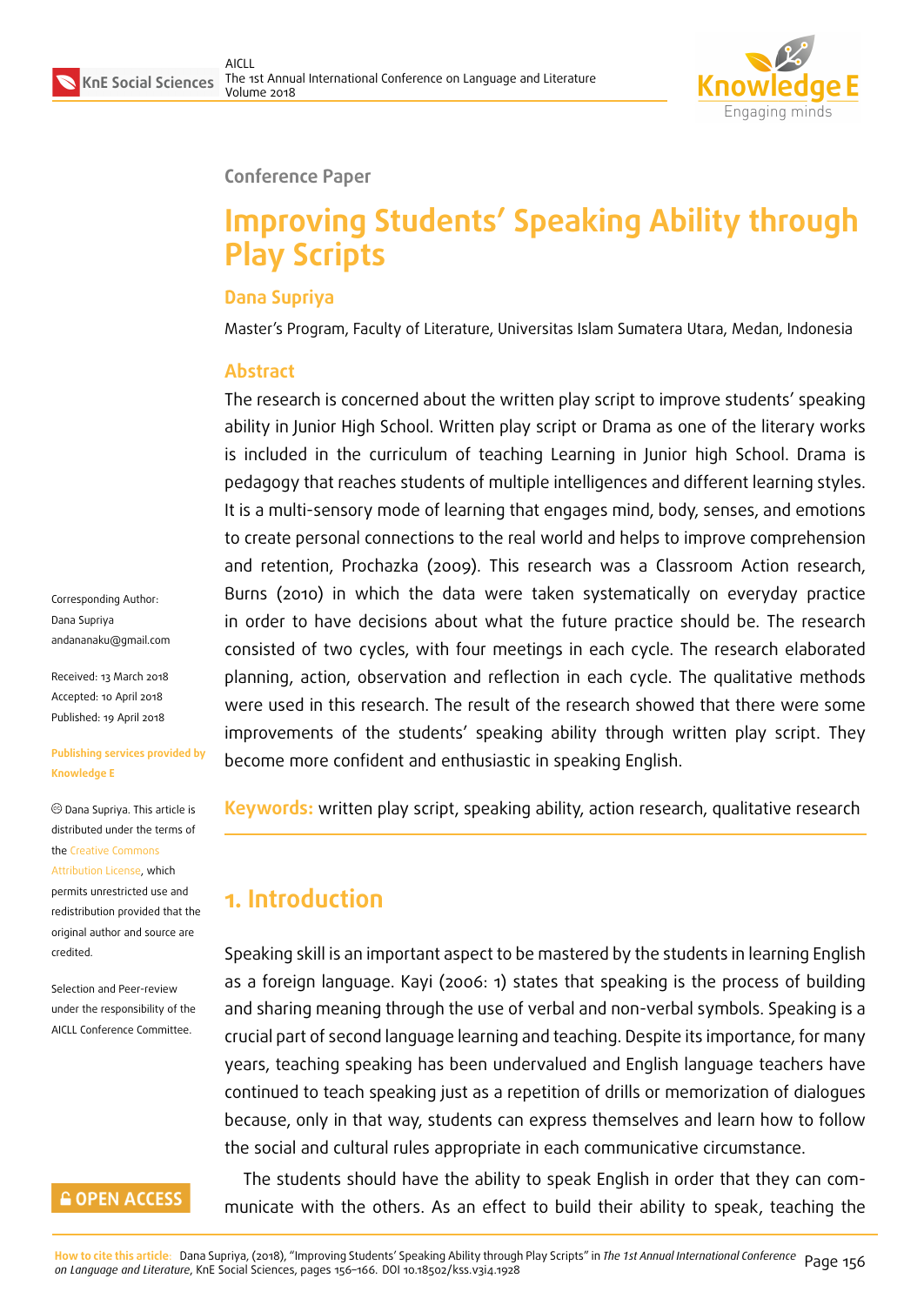

speaking skill can be focused on making the students active to speak up when they are involving a speaking activity in the classroom. Therefore, speaking learning in the classroom should be dominated by students.

To overcome this obstacle, there have been many techniques applied and developed; play script activity can be one of the solutions. Play Scripts technique is used in this research because it is necessary to give an interesting technique to increase students' skill in speaking. Here, Play Script is similar to Drama. It is one of the teaching speaking techniques in which the students have to act out the short-written sketches or scenes in group of two, three or four. They have to create their scripts based on the topic given, memorize it and at last they have to act their scripts out in front of the class. This technique is suitable with the characteristics of successful speaking activity. The characteristics are: the learners talk a lot, as much as possible, participation is even, motivation is high, learners are eager to speak because they are interested in the topic and have something new to say about it, and language is of an acceptable level learner express themselves in utterances that are relevant, easily comprehensible to each other, and of an acceptable level of language accuracy. Play script also requires social interaction and negotiation of meaning among heterogeneous group members in which they have to help each other.

# **2. Literature Review**

## **2.1. Speaking**

Speaking skill is an important aspect to be mastered by the students in learning English as a foreign language. Speaking is as a complex skill that involves the knowledge of sounds, structures, vocabularies and culture subsystems of language. It is also a means of communication. Kayi (2006: 1) states that speaking is the process of building and sharing meaning through the use of verbal and non-verbal symbols in a variety of contexts. It involves using the organ of speech to express meanings to the other people.

Thornbury (2005) promotes four speaking genres; those are interactive, noninteractive, planned and unplanned speaking. The example of interactive speaking is when people buy a food at a shop, whereas when people leave a message on an answer machine can be categorized as non-interactive speaking because there is no interaction two people or more. The examples of planned speaking genres are such as a lecture, sermon, and speech. Mean while, the unplanned speaking is when people meet and do a conversation with somebody in the street.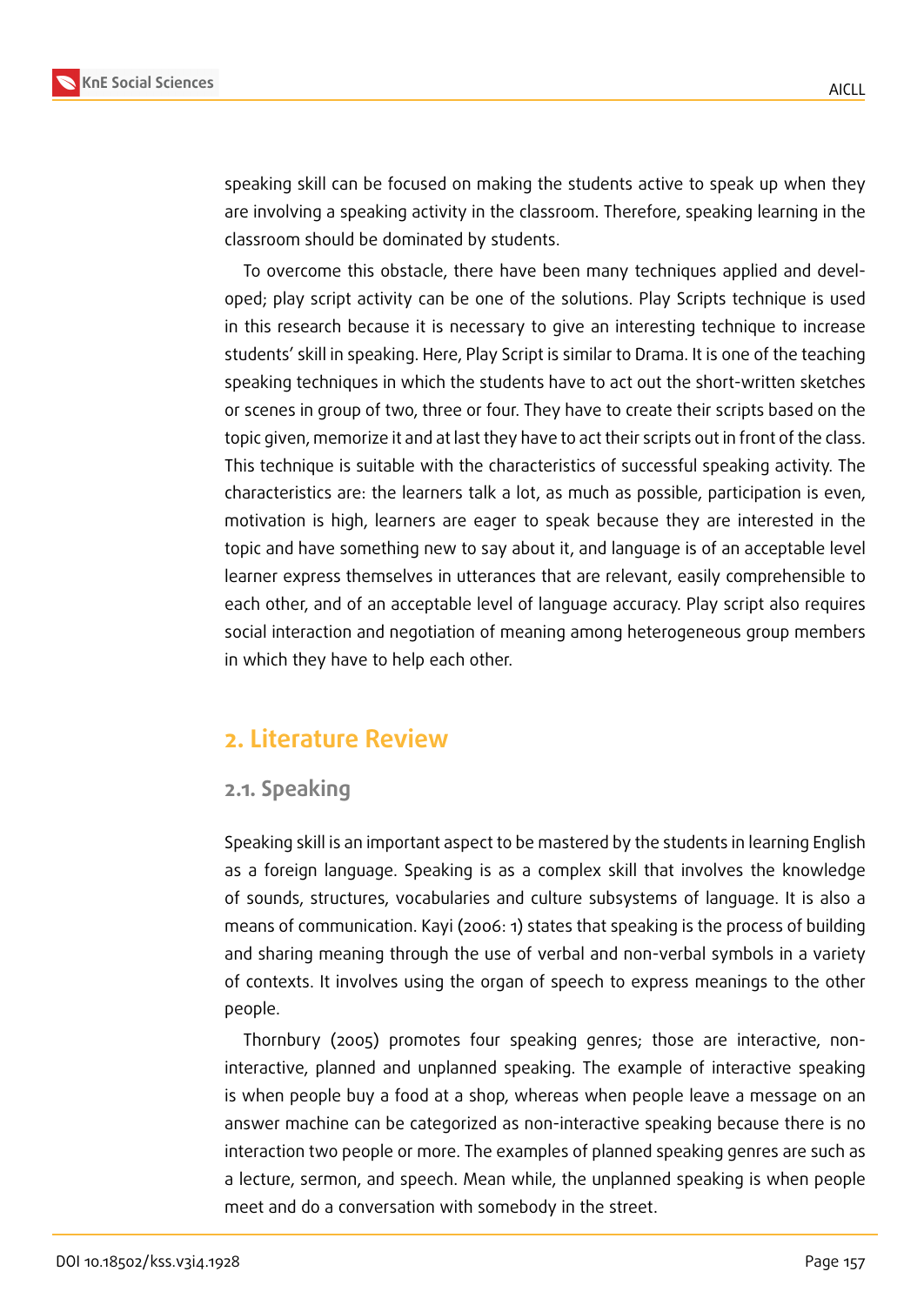



# **2.2. Teaching speaking**

Speaking as the communicative competence for the students is must be emphasized by the teacher. The various pedagogical principles of a teaching speaking to language teaching can be expressed in more or less detail. Brown (2001: 275-276) discussed the principles of teaching speaking that can be summarized as follows:

- 1. Use technique that cover the spectrum of learners needs, from language-based focus on accuracy to message based focus on interaction, meaning and fluency.
- 2. Provide intrinsically motivating techniques.
- 3. Encourage the use of authentic language in meaningful contexts.
- 4. Provide appropriate feedback and correction.
- 5. Capitalize on the natural link between speaking and listening.
- 6. Give students opportunities to initiate oral communication.
- 7. Encourage the development of speaking strategies.

Those principles are very important for the teachers. Teachers must make the speaking activity based on those principles. Those principles will be the guidelines for the teacher to make a good activity.

# **2.3. Teachers' role in speaking**

Harmer (2001: 275) states that teachers need to play a number of different roles during the speaking activities. There are three particular relevancies if we are trying to get students to speak fluently, those are:

## **2.4. Prompter**

As a teacher should be able to help students who get lost, cannot think what to say next, or maybe lose the fluency I expect of them and can help them by offering discrete suggestions. If this can be done supportively, without disrupting the discussion or forcing the students out of role, it will stop the sense of frustration that some students feel when they come to a dead end of language or ideas.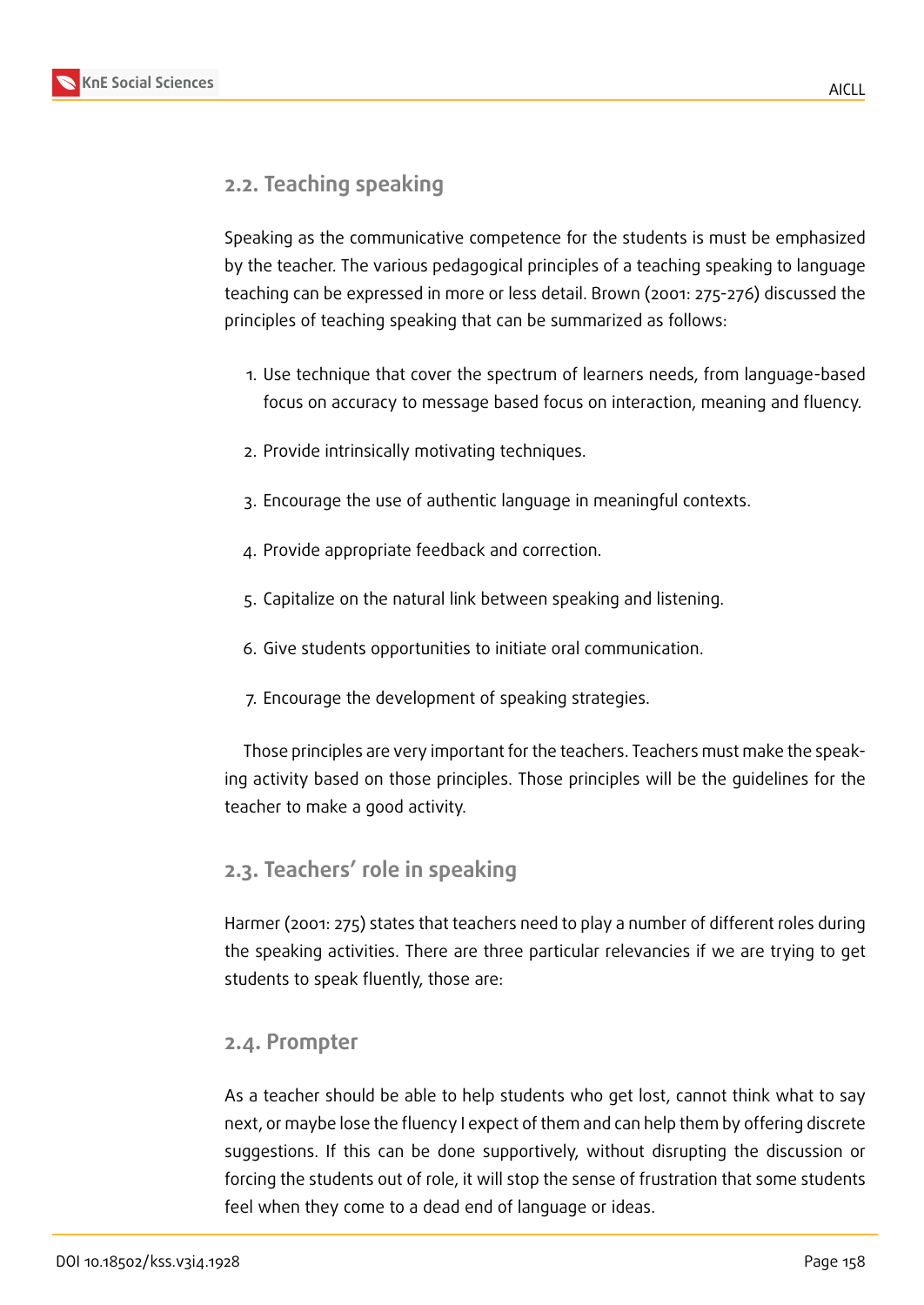

# **2.5. Participant**

Teacher should be good animators when asking students to produce language. Sometimes this can be achieved by setting up an activity clearly and with enthusiasm.

# **2.6. Feedback provider**

The teacher's feedback on the students' speaking depends on the teacher's tact and situation. The teacher can give feedback on the content of the activity and the language used directly after the students complete an activity or later at the end of a meeting.

# **2.7. Play script**

Scripts provide a rich source of comprehensible input in language that is natural and spoken". In many case, play script always mention Drama. It aims at bringing real life into the classroom. It becomes a powerful teaching and learning tool with profound positive effects on the students' cognitive, social, emotional, and physical development. The benefits of regular use of interactive drama techniques can merge into all school subjects and everyday life. Drama is pedagogy that reaches students of multiple intelligences and different learning styles. It is a multi-sensory mode of learning that engages mind, body, senses, and emotions to create personal connections to the real world and helps to improve comprehension and retention. Anton Prochazka (2009: 7)

Drama is the literary form designed for the theater, where actors take the roles of the characters, performs the indicated action, and utter the writer dialogue (M.H. Abrams 1971: 43). Drama is combine thought, language and felling in range of energetic and creative ways, although there are recognizable practices in drama which students might acquire, reaching new understandings implies a creative and personal involvement with the work.

# **3. Research Method**

The researcher uses Classroom Action Research design. This study is a phenomenological one because it is designed to describe and interpret the researcher's own experience and problem in her daily teaching practice which focuses on a group of students in a certain class. According to Kemmis and McTaggart (1988) in Burns (2010: 8), "action research has four major steps. There are planning, action, observation and reflection".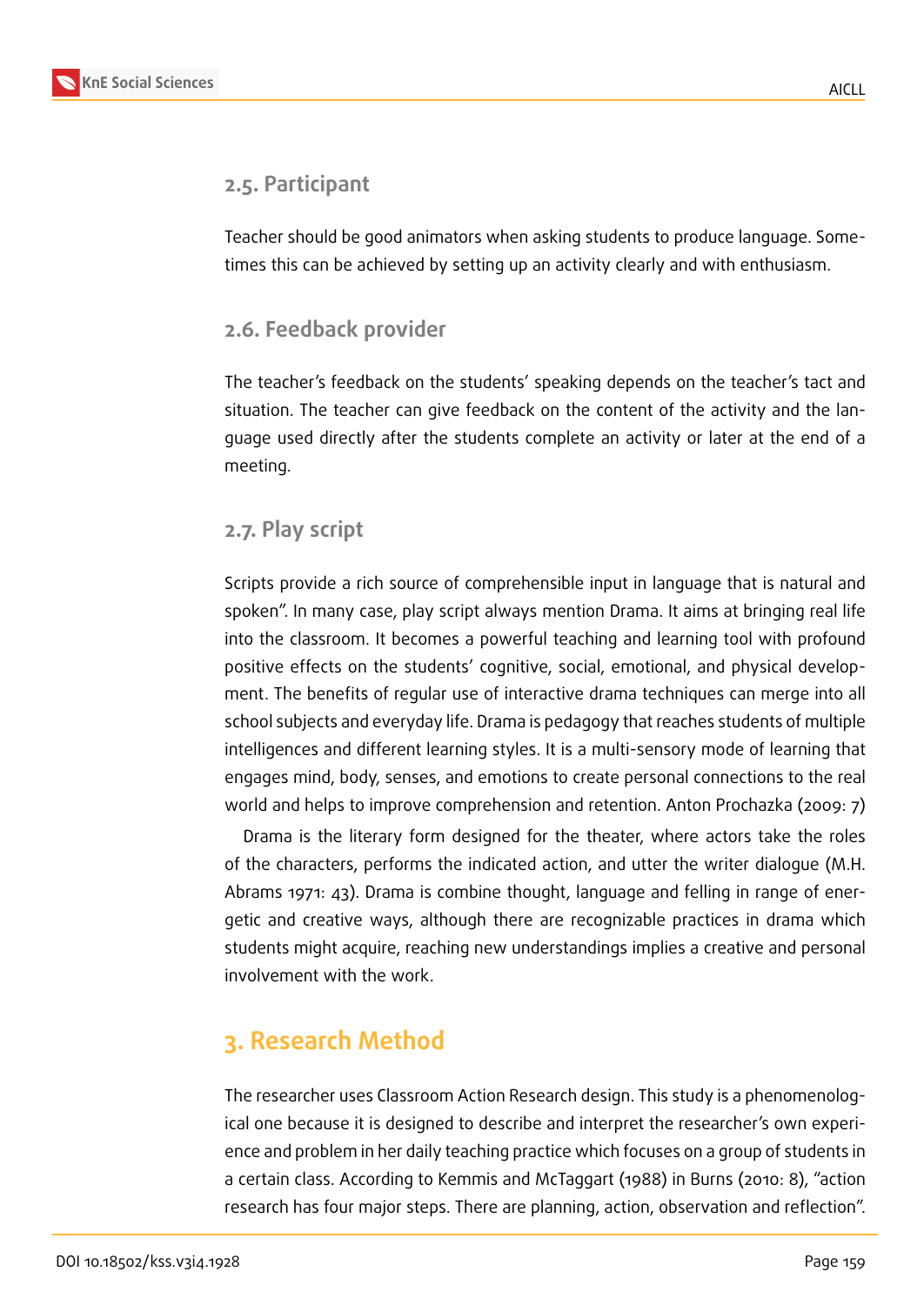

In this scheme, the researcher was helped by the teachers to find a problem, formulated a possible solution, implemented the action, and reflected on the outcome of the action.

The researcher tried to find and implement the actual actions in order to improving student's speaking ability through written Play Scripts in the Ninth grade Students of SMP Muhammadiyah 7 Medan. The researcher finds the problems and weaknesses of students' learning of speaking, identifying the collected problems, planning and carrying the actions, and then conducted the evaluation and reflection of the implementations of action.

# **4. Discussion**

This chapter reveals the finding and practice which refer to the efforts to improve students' learning of speaking by using drama.

# **5. Reconnaissance**

The research began with finding problems in the field. Interviews with the English teacher and students were conducted to gain information about the problems of teaching and learning speaking. Beside the interviews, the researcher observed the class to get the descriptions of the speaking teaching and learning process. Based on the classroom observations, the researcher found there were some problems in the students' learning of speaking. It was related to the students' attitude during the lesson. They were shy and afraid to speak in English.

They were doing something unrelated to the lesson and very passive to speak during the learning process. The other problem was the students' speaking competence, especially their pronunciation. After finding the field problems, the researcher and the English teacher discussed further to select the problems based on the feasibility of the problems to be solved collaboratively. From the discussion, the researcher and collaborators agreed to solve the most urgent problems. Those problems were formulated as follows:

- 1. The students had low motivation in learning speaking
- 2. The students had low self-confidence in speaking practice
- 3. There was insufficient students' interaction during learning speaking
- 4. The students could not pronounce the English words appropriately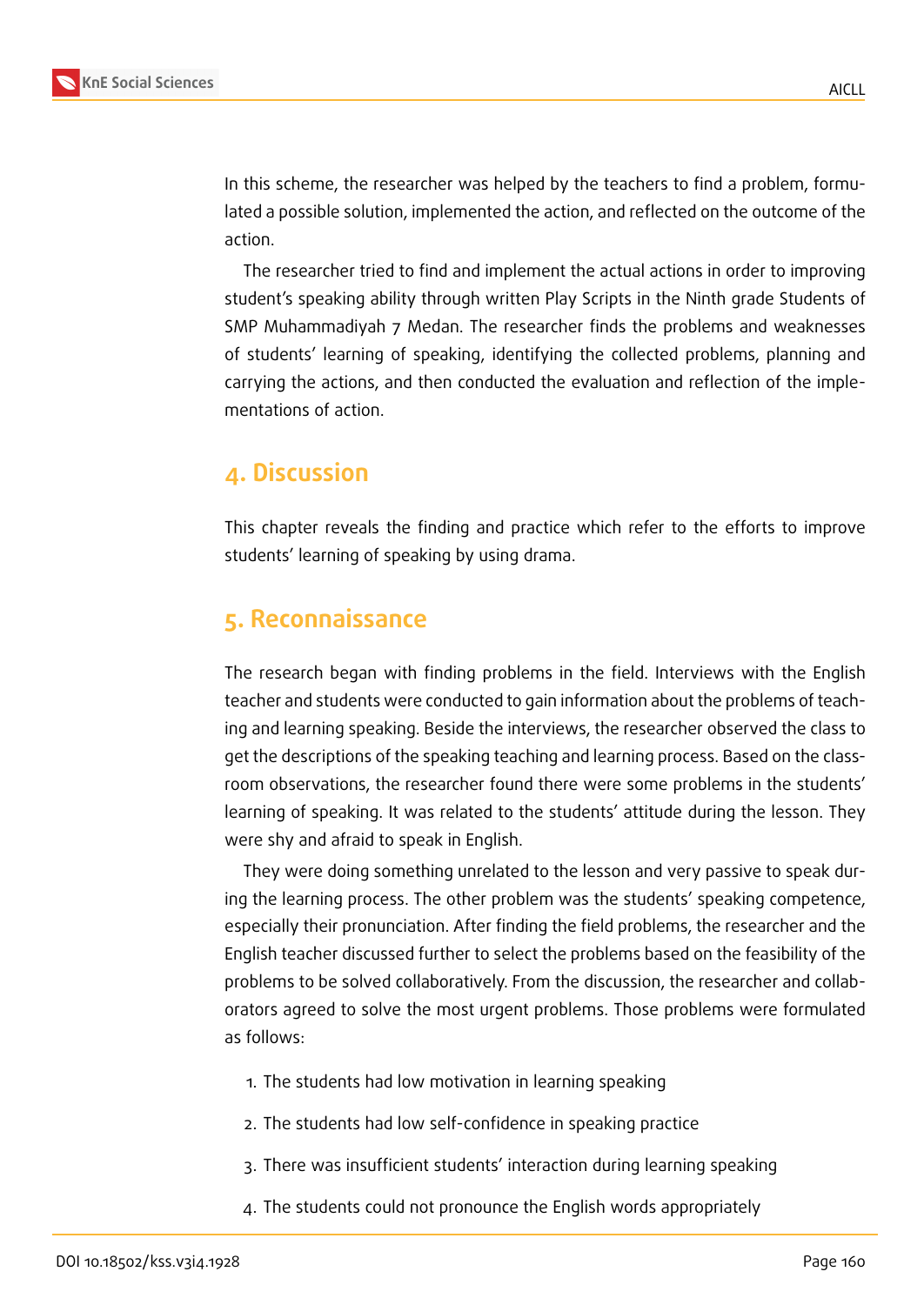

The next step was analyzing the problems. Based on the analysis, the problems were caused by several factors, such as the teacher, the students, and the learning technique from data.

Based on those problems, the researcher and the English teacher formulated some actions to overcome the problems. Having discussed and considered the limitation of time, energy, and fund, the researcher agreed to apply some actions.

The actions were giving feedback on students' pronunciation, implementing drama activities, asking the students to perform a dialogue in group, and asking the students to performance the script. The relationship between field problems, main causes

These activities were chosen because of its structure of learning which was appropriate to be implemented on speaking. The drama activity was used to create fun and enjoyable atmosphere during the learning speaking in the classroom. The teacher and the researcher also used various resources and media for supporting the drama activities such as video-recording and reading texts taken from the internet.

# **6. Report of Cycle 1**

#### **6.1. Planning**

The implementation of drama technique was planned and conducted by the teacher and the researcher. In the teaching and learning process, the teacher acted as the observer and the researcher acted as the teacher. It is expected that the research could maximize both the researcher's and the teacher's performance during the action to overcome the feasible problems. In this cycle, there were five actions applied in the teaching speaking process.

### **6.2. Action**

The actions were as follows:

- 1. teaching pronunciation
- 2. implementing drama technique
- 3. asking the students to learn a drama script in group
- 4. asking the students to perform the dialogue in group
- 5. giving feedback on students' pronunciation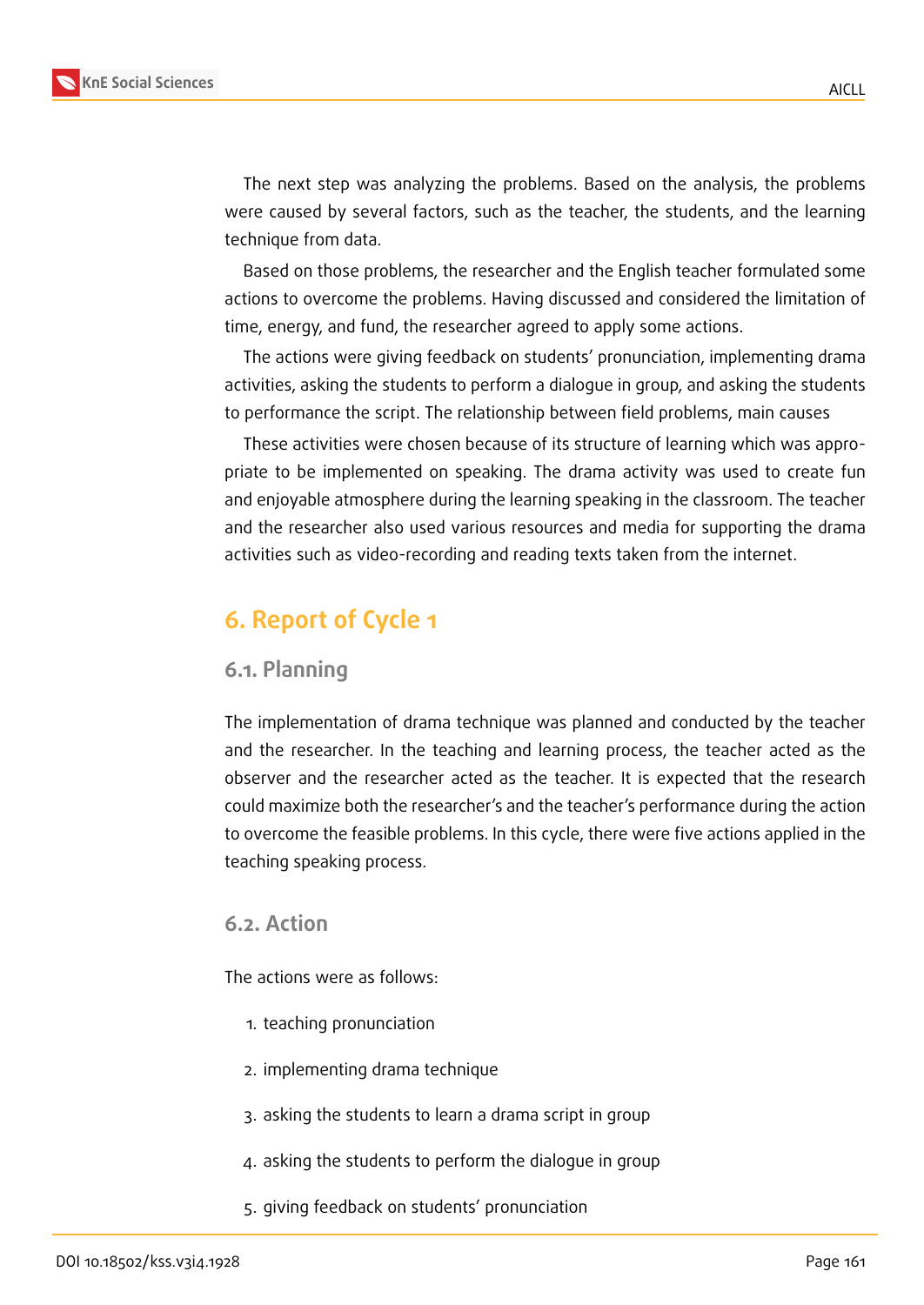

Before the actions, lesson plans were prepared by using three phase methods (Presentation, Practice, and Production). The implementations of the actions were used as the formulations to overcome the feasible problems.

# **6.3. First meeting**

# **6.3.1. Teaching pronunciation**

The focus of the drama techniques has been generally on accuracy of sounds and stress at a word level. Nevertheless, we should bear in mind that both the ability to produce isolated sounds or recognation of the supra-segmental features and fluency contribute to effective communication. The interactive aspect of pronunciation as well as other aspects of English can be emphasized by the use of drama techniques. In classes where these techniques are employed, they help to reduce the stress that accompanies oral production in a foreign language. They are fun, entertaining and relaxing. Moreover, they also increase learner confidence, because they help learners to speak clearer, louder and in a variety of tones.

# **6.3.2. Implementing drama technique**

The implementation of the drama technique in this cycle was conducted in 3 meetings. In the first meeting, the teacher distributed drama script which had been divided into 4 groups. Students were asked to practice the script in group and played a drama in front of the class. In the second and third meeting, the teacher used drama script with same topics. In implementing the drama technique during the teaching and learning process, the teacher instructed the students to discuss and learned their script.

# **6.4. Second meeting**

# **6.4.1. Asking the students to learn the script**

In this cycle, the students were asked to have a practice in every group to learn the script. They discussed, shared, and contributed knowledge each other in group.

# **6.4.2. Asking the students to perform a play in groups**

In this cycle, the students were asked to perform the drama script in groups. This activity increased the students' opportunity to talk with their partner. It was aiming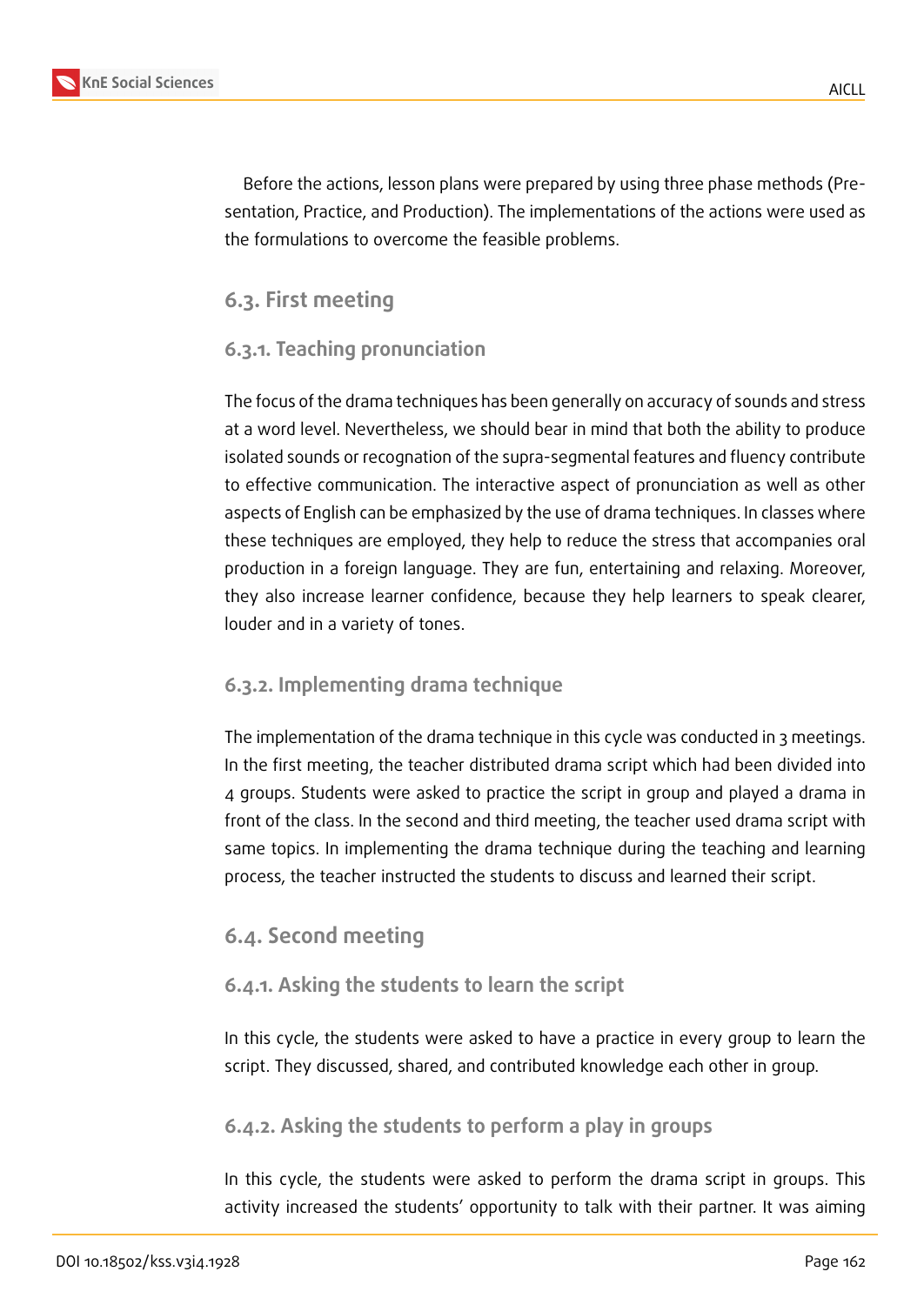

at improving students' speaking skills. By asking the students to perform their play, they were hoped not to be shy and reluctant when speaking. Moreover, it was aimed at giving them understanding that performing a text was different from reading a written text aloud. It also improves students' interaction when they performed a play.

# **6.4.3. Giving feedback on students' pronunciation**

Giving pronunciation feedback in every meeting at the end of the performance was aimed to make the students knew how to pronounce the English words well and make them to be more confident in speaking practice. Pronunciation feedback was given after the students finished their performance. The students should not be interrupted although they made pronunciation mistakes during their performances. It could make them lose their concentration and their self confidence to continue their performances.

# **6.5. Reflections**

## **6.5.1. Teaching pronunciation**

Teaching pronunciation has been done before researcher applied that drama for treatment in English speaking learning. The teacher taught the students how to read those words in a word's transcript.

## **6.5.2. Implementing drama technique**

The actions were conducted in two meetings. After greeting and checking the students' attendance, the teacher gave the warm-up to the students about narrative text as the lead in. Then, the teacher played a short-film of spoken narrative text model and showed the written text through LCD projector. After that, based on the students' number, the teacher divided the class into four drama groups. Every group consisted of five students. And receive scripts which had been divided into 4 groups. Every member of the groups was instructed to learn the character in groups and the researcher and collaborator helped them to correct pronunciation using dictionary. The teacher gave 30 minutes for them to learn the text. In this group, they were instructed to discuss their time on how they would perform the time they had. The students were serious in their practice. Some students opened their dictionary. The class became a little bit noisy. Almost all students involved in this learning activity actively.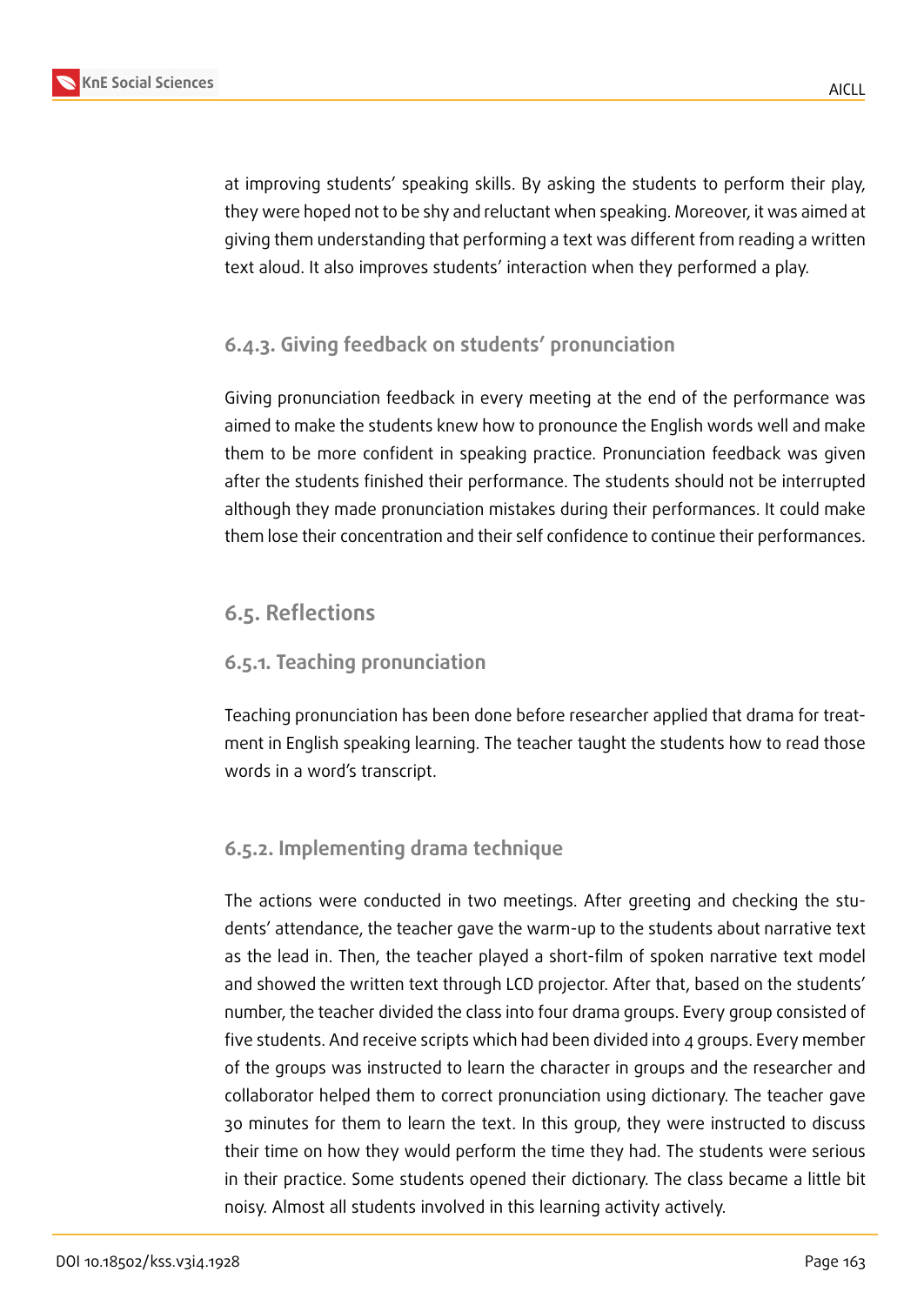

In this drama group, the students performed their play. It can be seen that some students were nervous and unconfident in performing their play, but the teacher motivated them.

## **6.5.3. Asking the students to learn the script**

Students had practiced the script in the first meeting. Drama technique itself cannot be separated from practice activity. In the drama group, they discussed each play they had and later performed it into a performance in front of the class. Almost all the students were involved in this activity.

In the second meeting, students were also instructed to have practice in group. In this practice, they had to discuss the player, the expression, and the pronunciation. Then, their group had to perform the story. They paid attention to other's performance. During this activity, interaction between the students and students occurred.

# **6.5.4. Asking the students to perform a dialogue in groups**

In the second meeting, the teacher asked the students to perform their scripts which had been discussed in the groups before. The students performed their play in front of the class. Each group had 10 minutes to perform it. The teacher graded the students' performances by using speaking assessment rubric such as fluency, accuracy, pronunciation.

# **6.5.5. Giving feedback on students' pronunciation**

The teacher gave feedback on students' pronunciation mistakes at the end of each group performance. The teacher noted the student's mistakes and told the mistakes to the students. Thus, other students did not make the same mistake. The students also got peer-correction on their pronunciation. Since the performance was conducted in small groups, the students helped each other in correcting the pronunciation if their friend made mistakes. Having implemented the actions in the first cycle, the researcher and the English teacher have a discussion to make a reflection.

Giving pronunciation feedback after students' performance gives positive effect. They became understand to pronounce English words appropriately. Moreover, it is easier for the students to understand the material. By using drama technique, they feel that drama increase their enthusiasm to study hard.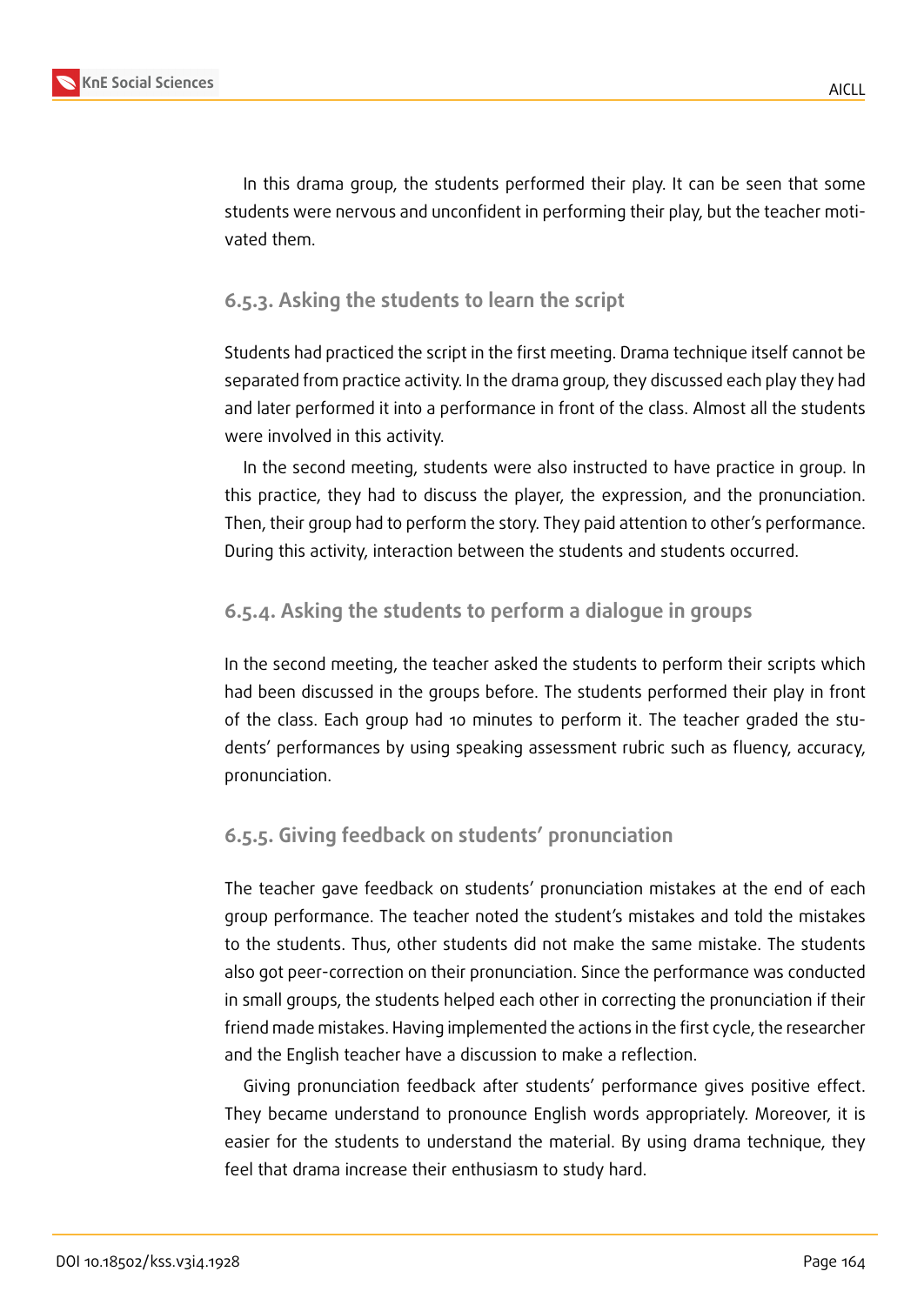

# **7. Conclusions**

This research was conducted to help students in learning speaking by maximizing the group work. The implementation of the play script or drama technique in the first and second cycle ran effectively. The students will enjoy to learning in groups. They will have helped each other in solving problems during the learning process. Thus, their involvement and interaction during the learning process were improved. Besides, the use of cooperative learning in drama activity also created more speaking opportunity for the students so that they could improve their pronunciation and self-confidence to speak in English. This technique also created enjoyable atmosphere which could decrease students' boredom in learning. As a result, the process of learning speaking in the classroom became more effective.

# **References**

- [1] Abdulhak Halim Ula. (2008). Effects *of Creative, Educational Drama Activities on Developing Oral Skills in Primary School Children*. American Journal of Applied Sciences 5 (7): 876-880
- [2] Abram, M. H. (1971). *A Glosary of Literary Terms (3rded).* New York: Holt, Rinehart and Winston, Inc.
- [3] Almond, M. (2005). *Teaching English with Drama. How to use drama and plays when teaching–for the professional language teacher.* Chichester: Keyways Publishing Ltd.
- [4] Anton Prochazka. (2006). *Drama in Modern Language Teaching Part 2*. Frankfurt: Wien.
- [5] Badan Standar Nasional Pendidikan (BSNP).(2006). *Standar Kompetensi dan Kompetensi Dasar SMA/MA.* Jakarta: Depdikbud.
- [6] Burns Anne. (2010). *Doing Action Research in English Language Teaching*
- [7] Brown, H. Douglas. (2001). *Teaching by Principles: an Interactive Approach to Language Pedagogy*. New York: Pearson Education
- [8] Harmer, J. 2001. *The Practice of English Language Teaching*. London: Pearson Education Limited.
- [9] Kayi, Hayriye. (2006). *Teaching Speaking: Activities to Promote Speaking in Second Language*. http://iteslj.org/Articles/Kayi-TeachingSpeaking.html retrieved on Dec 10th, 2009 at 1.22 am
- [10] Phillips, B. (1996). Interactive Drama: Deconstructing Theatre. An Article August1, 1996 Vol. 1, No. 2. Adopted from: www.interactivedramas.info Spratt, Marry, and others. 2005. *The TKT Course*. Cambridge: Cambridge University Press